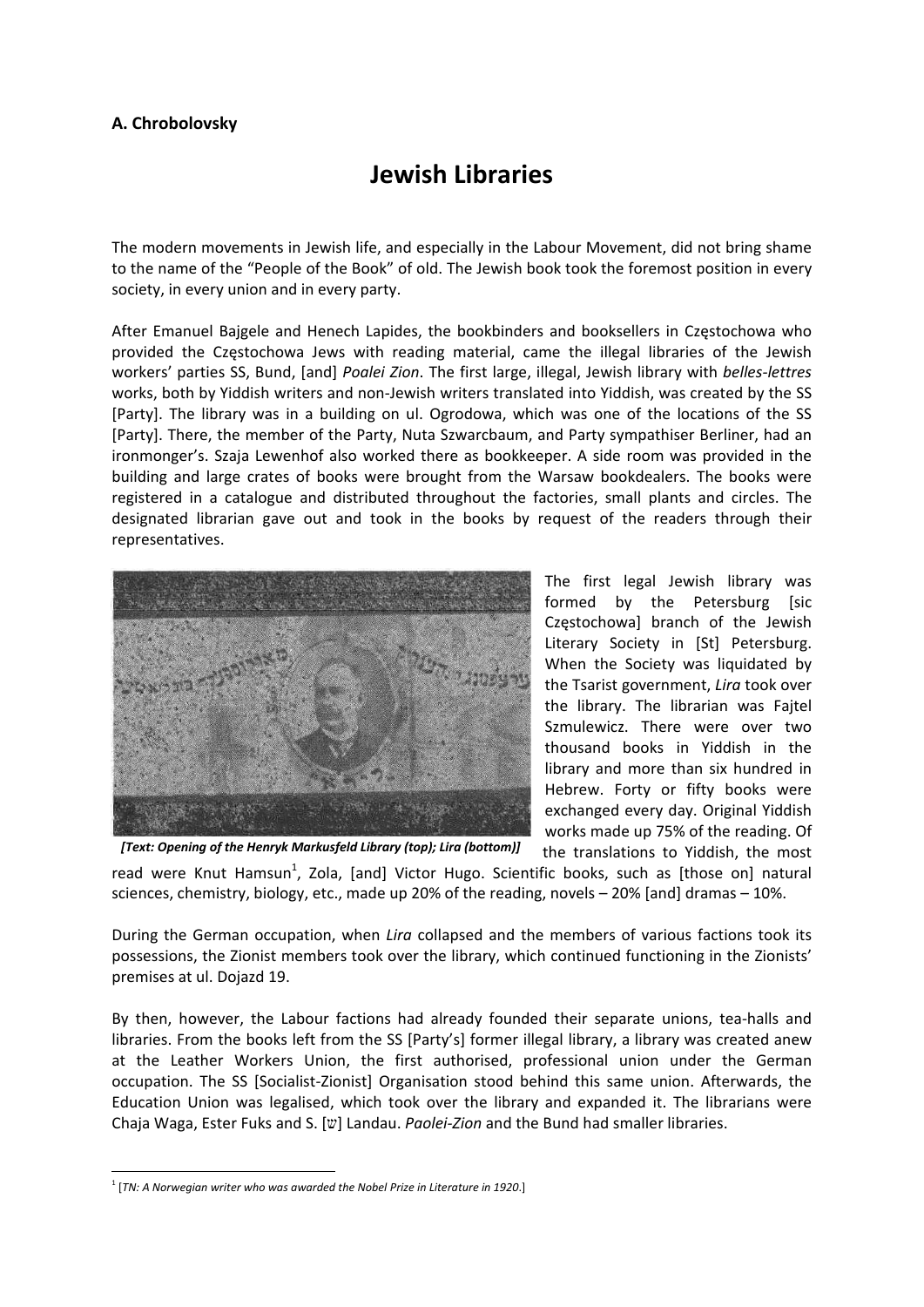When the delegates of the Czenstochover Relief in New York came to Częstochowa, they also brought, with them, a large sum of money for books. Under their influence, all the workers' libraries were unified into one "General Workers' Library". Representatives of *Vereinigte*, the Bund and *Poalei Zion* formed the management committee.

The General Library was enriched with a great number of books that were gathered by the members of the Czenstochover Relief in New York, and from the CYSZO [Central Organisation of Yiddish Schools] in Warsaw. Through the lobbying of the representatives of the Jewish workers at the Town Hall, the Częstochowa municipality allocated a certain sum of money for the purchase of Polish books for the library. The General Library was open to all and anyone who felt a desire to read made use of it.

At the beginning, the library was in the building of Kindergarten №2 at ul. Strażacka 10. Later, it was relocated to the primary school's Peretz building at ul. Krótka 23.

The librarians were, at first, Jakow‐Icek Czarnowiecki and, later, Herszl Lypszyc, who attended the evening courses and was a great lover of the Yiddish book.

On Saturdays, talks were held at the General Library with the readers ‐ especially with the younger readers ‐ on subjects that were suitable for them.

The report, that is reproduced here, gives one a concept of the activities of the largest and most important library in Częstochowa

A separate library – not a Yiddish one, but one with Polish and Russian books – also existed at the Commercial Employees Union. This library was used by those Jewish readers who did not speak or read Yiddish. After a lengthy struggle, which took years, the Commercial Employees Union turned Yiddish.



This library later merged with the Medem Library, which had been set up at the Cultural Bureau in 1926. The foundation for the Medem Library had been laid by Jakób Rozenberg, by allocating a large sum of money to this purpose directly following Medem's death. At the end of 1926, the Medem Library already possessed over one thousand Yiddish books, besides Polish ones. In 1927, the library was open, every Tuesday, Thursday and Saturday, at *Aleja* 20, in the premises of the Cultural Bureau,.

*Management Committee of the Medem Library. Seated (R‐L): J. Rozenfeld, L. Kamiński, Ch. Wilczyński, Ch. Lajzerowicz, Zamel, R. Federman, A. Perec, Brener and M. Lederman* 

The registration fee for the library was one *złoty*; deposit for a book ‐ two *złoty*; monthly [membership] fees – 50 *grosz*; for youth, registration fee ‐ 50 *grosz* [and] monthly fees – 25 *grosz*.

In September 1926, the Medem Library functioned in two rooms of the Commercial Employees Union. The first librarian was Andzia Monowicz.